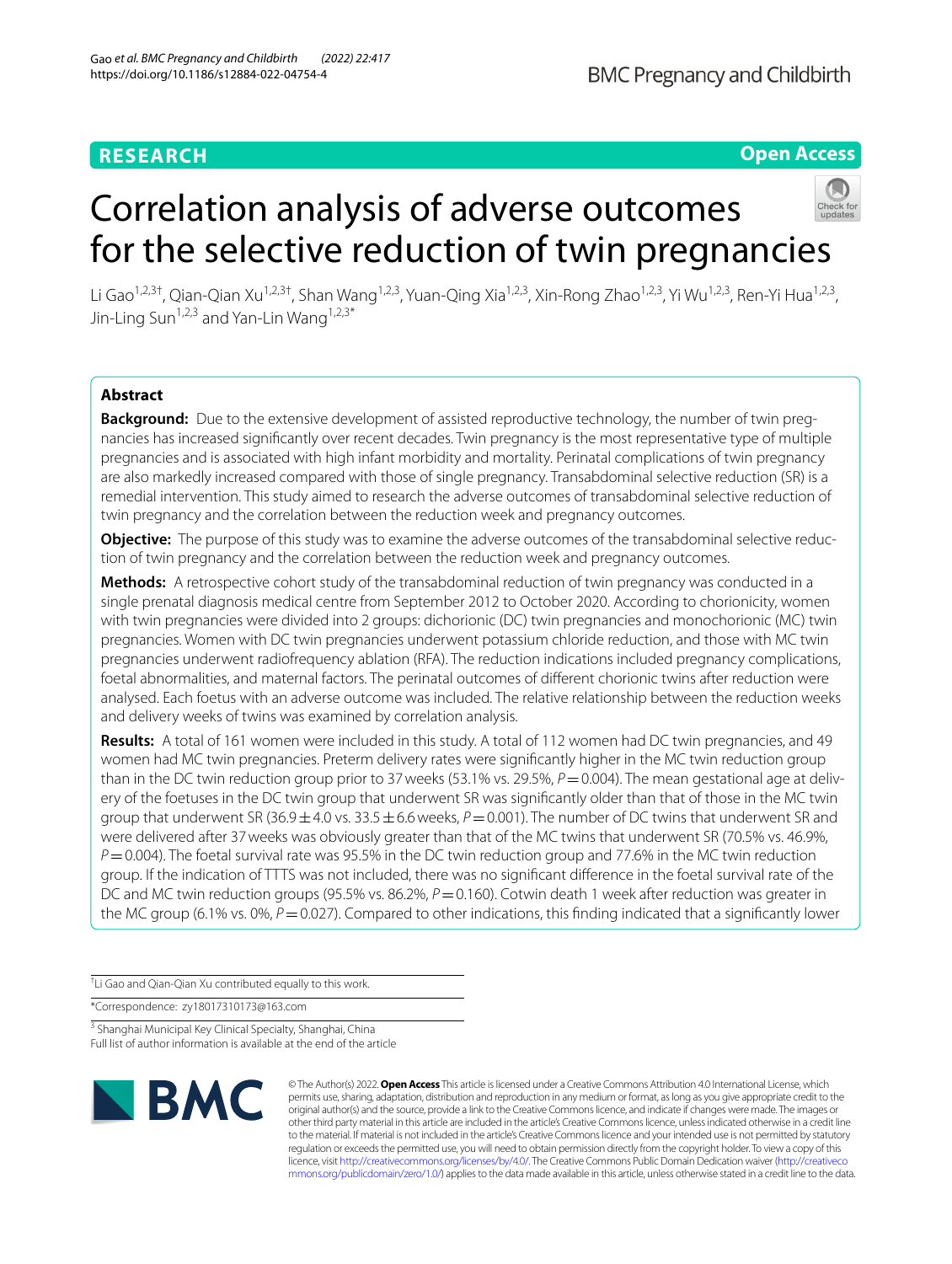proportion of women remained undelivered after selective reduction with the indication of TTTS. There was a significant negative correlation between the reduction weeks and delivery weeks of the two groups (*P*<0.01), and the best opportunity for reduction was before 22weeks of gestation.

**Conclusion:** These fndings highlighted an obviously negative correlation between the reduction week and delivery week. The transabdominal selective reduction of twin pregnancy should be considered for a lower rate of miscarriage or premature delivery if the reduction week takes place earlier in pregnancy. The rate of preterm delivery was the lowest when transabdominal selective reduction was completed before 22weeks of gestation. Compared with other RFA indications, a higher rate of premature delivery was shown for MC twins with a reduction indication of TTTS. TTTS with sIUGR might be one of the reasons for the adverse outcomes of reduction for MC twin pregnancy.

**Keywords:** Transabdominal, Selective reduction, Twin pregnancy, Adverse outcomes

# **Introduction**

The rate of multiple pregnancies, especially that of twin pregnancies, has increased rapidly since assisted reproduction technologies (ARTs) have become almost explosively common worldwide in the past few decades [\[1](#page-7-0), [2\]](#page-7-1). Multiple pregnancies are related to higher risks of adverse pregnancy outcomes than singleton pregnancies [[3,](#page-7-2) [4](#page-7-3)]. The incidence of spontaneous abortion, prematurity, foetal dysplasia and maternal complications rise along with the foetal number [[5\]](#page-7-4). Compared with singleton pregnancies, multifoetal pregnancies are associated with an approximately fvefold increased risk of stillbirth and a sevenfold increased risk of neonatal death. These adverse pregnancy outcomes are mainly due to complications of prematurity, and the risk of adverse outcomes can be lowered by reducing the number of foetuses [[6,](#page-7-5) [7](#page-7-6)]. MC twin pregnancies are associated with specifc complications due to placental sharing, including a higher risk of twin-twin transfusion syndrome (TTTS), foetal growth restriction, early preterm delivery and perinatal mortality. When one of the MC twins dies, with placental vascular circulation, cerebral injury or demise of the normal cotwin may occur  $[8]$  $[8]$ . The SR of a monochorionic (MC) twin, which is discordant for either serious structural anomalies or severe growth restriction, can, in some cases, improve the outcome for its cotwin [[9,](#page-7-8) [10](#page-7-9)].

To date, few studies have analysed the correlation between reduction indications and the outcomes of MC twins. Few studies have explored the optimal choice for reducing gestational age for twins. The purpose of this study was to research the perinatal complications of transabdominal SR of twin pregnancies and the correlation between the reduction week and pregnancy outcomes.

# **Materials and methods**

## **Materials**

The research examined the data of all women with twin pregnancies who underwent reduction at the International Peace Maternity & Child Health Hospital (IPMCHH), Shanghai Jiaotong University, from September 20, 2012, to October 9, 2020. This study was approved by the Ethics Committee of the hospital (No. GKLW 2015–62). According to chorionicity, the twin pregnancies were divided into 2 groups: dichorionic (DC) twin pregnancies and monochorionic (MC) twin pregnancies. Women with DC twin pregnancies underwent potassium chloride reduction, and those with MC twin pregnancies underwent radiofrequency ablation (RFA).

Indications for DC twin reduction included foetal factors (such as chromosomal abnormalities and foetal abnormalities) and maternal factors (such as cervical insufficiency). Indications for the use of RFA for women with MC twin pregnancies at our centre include TRAP sequence, obligate lethal discordant anomalies, severe TTTS with proximate placental cord insertion sites or sFGR type II with abnormal ultrasound blood fow indicators.

The perinatal outcomes of different chorionic twins after reduction were analysed. Each foetus with an adverse outcome was included. The relative relationship between the reduction weeks and delivery weeks of the twins was examined by correlation analysis. According to chorionicity, the perinatal outcomes of the twins after SR were analysed.

### **Statistical analysis**

All statistical analyses were performed by SPSS software (version 21; IBM Corp). Descriptive statistics included numbers and percentages for categorical variables. The data for delivery weeks are presented as the mean  $(\pm SD)$ . Maternal age and prepregnancy BMI were assessed with the independent-samples t test.  $x^2$  tests were used for the comparison of categorical variables and to generate the relative risks (RRs) for dichotomous outcomes and the mean diferences (MDs) for continuous outcomes with 95% confdence intervals (CIs). Incidences were reported with significance accepted at a *p* value<0.05. Kaplan– Meier survival analysis was performed to compare the proportion of MC twin delivery weeks for diferent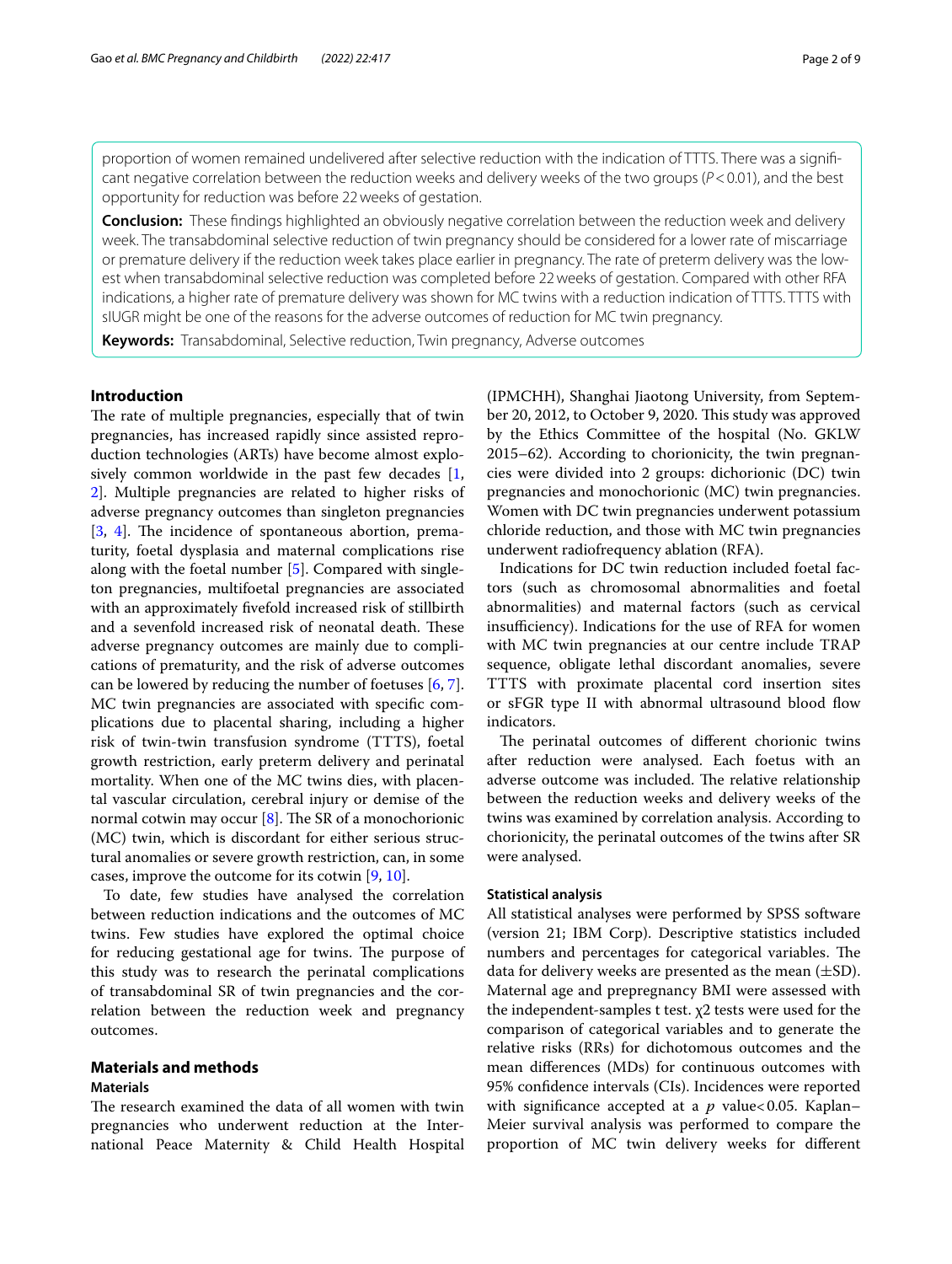reduction indications. Correlation analysis and ROC curve analysis was used to study the relationship between the reduction week and delivery week.

# **Results**

## **Characteristics of the study population**

A total of 161 women with twin pregnancies were included in this study. A total of 112 women had dichorionic (DC) twin pregnancies, and 49 women had monochorionic (MC) twin pregnancies. Women with DC twin pregnancies underwent potassium chloride reduction, and those with MC twin pregnancies underwent radiofrequency ablation (RFA).

The baseline and obstetric characteristics of the study subjects are shown in Table [1](#page-2-0). Comparisons between the two groups showed that the delivery age of foetuses in the DC twin group was signifcantly older than that of those in the MC twin group  $(P<0.001)$ . The spontaneous pregnancy rate was obviously lower in the DC twin group (24.1% vs. 85.7%, *P*<0.001), and the rate of in vitro fertilization, as recognized, was clearly higher in the DC twin group (67.9% vs. 8.2%,  $P < 0.001$ ). The proportion of parity equal to 2 was higher in the MC twin group (6.1% vs.  $0\%, P=0.027$ .

#### **Obstetric outcomes of SR according to chorionicity**

The obstetric outcomes and delivery information of women who underwent SR according to chorionicity are presented in Table [2](#page-3-0). The preterm delivery rates were signifcantly higher in the MC twin reduction group than in the DC twin reduction group prior to 37weeks (53.1% vs. 29.5%,  $P = 0.004$ ). The mean gestational age at delivery of foetuses in the DC twin group that underwent SR was signifcantly later than that of the MC twin group that underwent SR  $(36.9 \pm 4.0 \text{ vs. } 33.5 \pm 6.6 \text{ weeks}, P = 0.001)$ . The number of DC twins who underwent SR and were delivered after 37weeks was obviously greater than that of MC twins who underwent SR (70.5% vs. 46.9%,  $P=0.004$ ). The foetal survival rate was 95.5% in the DC twin reduction group and 77.6% in the MC twin reduction group. If the indication of TTTS was not included, there was no signifcant diference in the foetal survival rate of the DC and MC twin reduction groups (95.5% vs. 86.2%,  $P = 0.160$ ). Cotwin death 1 week after reduction was greater in the MC group  $(6.1\% \text{ vs. } 0\%, P = 0.027)$ .

# **Obstetric outcomes of SR according to chorionicity**

Table [3](#page-3-1) demonstrates 17 foetuses of adverse outcomes. Eleven cases occurred for MC twins, and 6 cases occurred for DC twins. The proportion of spontaneous conception was signifcantly higher than that of assisted reproduction. TTTS with sIUGR was the main indication for the adverse outcomes of reduction for MC twin <span id="page-2-0"></span>**Table 1** Baseline and obstetric characteristics of the study subjects. (According to chorionicity<sup>a</sup>)

| Groups                                     | DC        | МC        | Ρ     |
|--------------------------------------------|-----------|-----------|-------|
| Total number                               | 112       | 49        |       |
| Maternal age, n (%)                        |           |           |       |
| $\geq 40y$                                 | 7(6.3)    | 1(2.0)    | 0.000 |
| $35 - 39y$                                 | 23 (20.5) | 5(10.2)   |       |
| $30 - 34y$                                 | 53 (47.3) | 20 (40.8) |       |
| $25 - 29y$                                 | 28 (25.0) | 15(30.6)  |       |
| $20 - 24y$                                 | 1(0.9)    | 7(14.3)   |       |
| $<$ 20 $y$                                 | (0.0)     | 1(2.0)    |       |
| Prepregnancy BMI <sup>a</sup> , n (%)      |           |           |       |
| $\geq 30$ kg/m <sup>2</sup>                | 1(0.9)    | 1(2.0)    | 0.216 |
| 25-29 kg/m <sup>2</sup>                    | 17 (15.2) | 8(16.3)   |       |
| $20 - 24$ kg/m <sup>2</sup>                | 65 (58.0) | 32 (65.3) |       |
| $<$ 20 kg/m <sup>2</sup>                   | 29 (25.9) | 8(16.3)   |       |
| Mode of conception, n (%)                  |           |           |       |
| Spontaneous                                | 27(24.1)  | 42 (85.7) | 0.000 |
| In vitro fertilization and embryo transfer | 76 (67.9) | 4(8.2)    | 0.000 |
| Superovulation+Artificial Insemination     | 9(8.0)    | 3(6.1)    | 0.921 |
| Gravidity, n (%)                           |           |           |       |
| 1                                          | 47 (42.0) | 19 (38.8) | 0.705 |
| $\overline{2}$                             | 33 (29.5) | 15 (30.6) | 0.884 |
| 3                                          | 18 (16.1) | 9(18.4)   | 0.720 |
| $\overline{4}$                             | 6(5.4)    | 5(10.2)   | 0.434 |
| 5                                          | 6(5.4)    | 1(2.0)    | 0.596 |
| 6                                          | 2(1,8)    | 0(0.0)    | 1.000 |
| Parity, n (%)                              |           |           |       |
| 0                                          | 85 (75.9) | 30(61.2)  | 0.058 |
| 1                                          | 27(24.1)  | 16(32.7)  | 0.259 |
| $\overline{2}$                             | 0(0.0)    | 3(6.1)    | 0.027 |

Chorionicity: Twins were divided into double chorionic twins and mono chorionic twins according to their chorionicity. *DC* Dichorionic Twins, *MC* Monochorionic Twins. *BMI* Body Mass Index, Weight (kg) divided by the square of height(m)

pregnancy. The gestational age at reduction was between 16 and 24 weeks of gestation. The main outcome of DC twin reduction was spontaneous abortion, and one case of induced labour occurred because of retained foetal malformation. The outcomes of MC twin reduction included 5 cases of cotwin death, 4 cases of spontaneous abortion, and 2 cases of induced labour for cotwin malformation.

# **Comparison of delivery time of MC twins with diferent indications after reduction**

Kaplan–Meier curves showed that the proportion of women with complicated MC twin pregnancies remaining undelivered from the time of radiofrequency ablation until 41weeks' gestation (Fig. [1](#page-4-0)). Plots indicated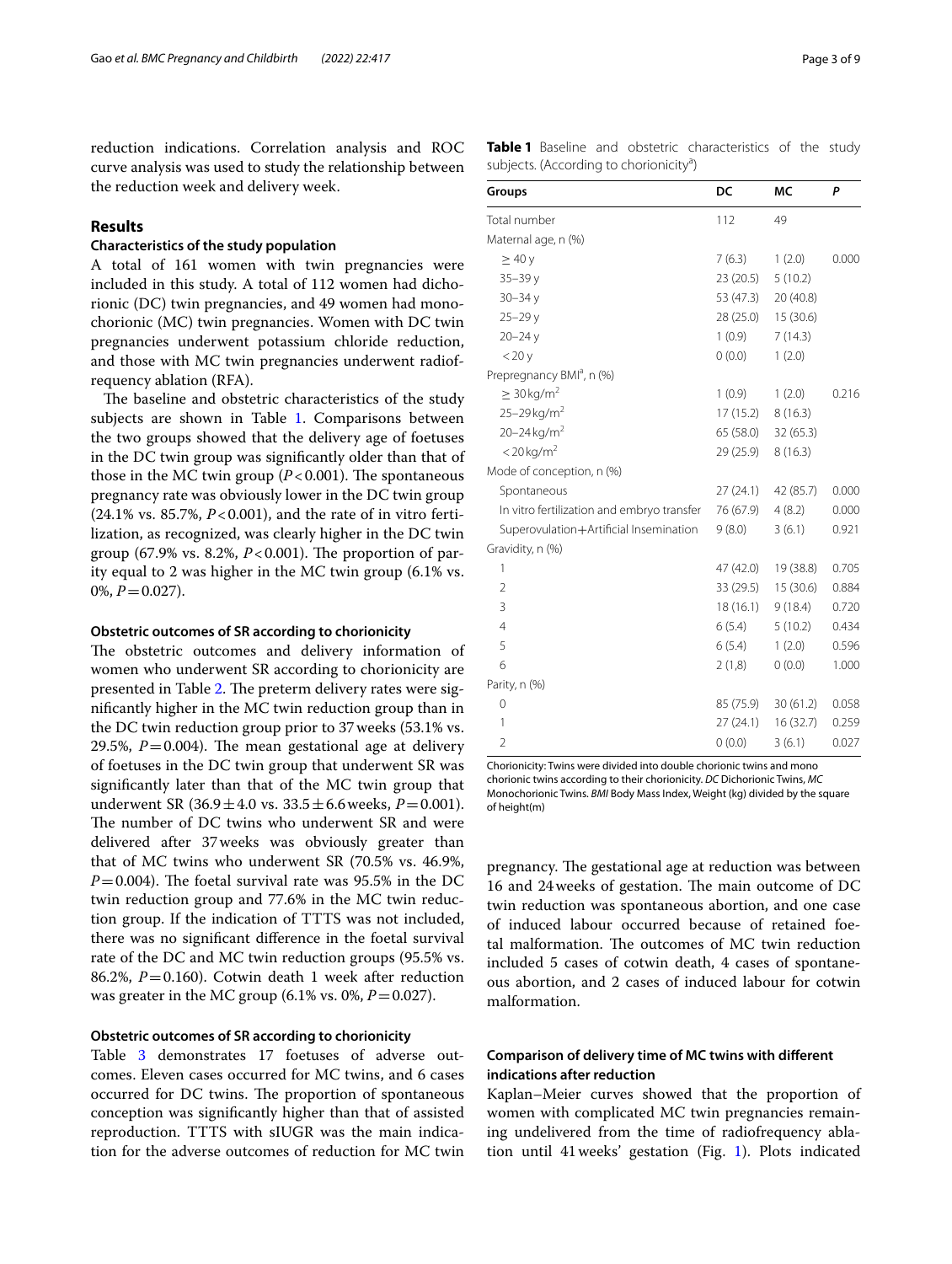| Groups                                             | $DCN(\% )$     | $MC N(\%)$     | P     | <b>Risk ratio</b> | 95% CI           |
|----------------------------------------------------|----------------|----------------|-------|-------------------|------------------|
| Total number                                       | 112            | 49             |       |                   |                  |
| PPROM <sup>a</sup>                                 | 3(2.7)         | 1(2.0)         | 1.000 | 1.321             | 0.134-13.026     |
| Preterm Labour                                     | 33 (29.5)      | 26(53.1)       | 0.004 | 0.370             | $0.185 - 0.739$  |
| Mean GA at delivery (weeks)                        | $36.9 \pm 4.0$ | $33.5 \pm 6.6$ | 0.001 |                   | 1.379-5.418      |
| GA at birth 24-27 6/7                              | 2(1.8)         | 4(8.2)         | 0.130 | 0.205             | $0.036 - 1.157$  |
| 28-31 6/7 weeks                                    | 6(5.4)         | 5(10.2)        | 0.434 | 0.498             | $0.144 - 1.717$  |
| 32-33 6/7 weeks                                    | 2(1.8)         | 4(8.2)         | 0.130 | 0.205             | $0.036 - 1.157$  |
| 34-36 6/7 weeks                                    | 20 (17.9)      | 6(12.2)        | 0.373 | 1.558             | 0.584-4.158      |
| >37 weeks                                          | 79 (70.5)      | 23 (46.9)      | 0.004 | 2.706             | 1.354-5.410      |
| Foetal survival rate                               | 107(95.5)      | 38 (77.6)      | 0.001 | 6.195             | 2.021-18.987     |
| Foetal survival rate (excluding TTTS) <sup>b</sup> | 107(95.5)      | 25/29 (86.2)   | 0.160 | 3.424             | $0.857 - 13.678$ |
| SGA <sup>c</sup>                                   | 5(4.5)         | 5(10.2)        | 0.301 | 0.411             | $0.113 - 1.491$  |
| Perinatal mortality                                | 2(1.8)         | 4(8.2)         | 0.130 | 0.205             | $0.036 - 1.157$  |
| Cotwin death <1 week after reduction               | 0(0.0)         | 1(2.0)         | 0.304 | 1.021             | $0.980 - 1.063$  |
| Cotwin death > 1 week after reduction              | 0(0.0)         | 3(6.1)         | 0.027 | 1.065             | $0.992 - 1.144$  |
| GDM <sup>c</sup>                                   | 16(14.3)       | 5(10.2)        | 0.479 | 1.467             | $0.505 - 4.258$  |
| HDP <sup>c</sup>                                   | 8(7.1)         | 4(8.2)         | 1.000 | 0.865             | $0.248 - 3.021$  |

<span id="page-3-0"></span>**Table 2** The obstetric outcomes after reduction according to chorionicity

<sup>a</sup> PPROM Preterm Premature Rupture Of Membranes

<sup>b</sup> Foetal survival rate (excluding TTTS): The indication of TTTS was not included for women with MC pregnancies who underwent reduction

<sup>c</sup> SGA Small for Gestational Age infant; also known as intrauterine growth retardation; a newborn whose birth weight is below the 10th percentile or 2 standard deviations below the average weight for gestational age. *GDM* Gestational Diabetes Mellitus. *HDP* Hypertensive Disorders of Pregnancy

| Case           | Chorionicity <sup>b</sup> | G&P <sup>a</sup>              | <b>Method of conception</b> | <b>Reduction Indication</b> | <b>Reduction</b><br>Method | <b>Reduction</b><br>Week | <b>Delivery Week</b> | Outcome        |
|----------------|---------------------------|-------------------------------|-----------------------------|-----------------------------|----------------------------|--------------------------|----------------------|----------------|
|                | <b>MCDA</b> b             | G <sub>1</sub> P <sub>0</sub> | Spontaneous                 | foetal anomalies            | <b>RFA</b> b               | 17                       | 23                   | abortion       |
| $\overline{2}$ | DCDA <sup>b</sup>         | G <sub>2</sub> P <sub>0</sub> | Superovulation              | foetal anomalies            | <b>KCL</b> <sup>b</sup>    | 19                       | 26                   | abortion       |
| 3              | <b>DCDA</b>               | G <sub>2</sub> P <sub>0</sub> | <b>IVF</b>                  | foetal anomalies            | KCL                        | 16                       | 20                   | abortion       |
| 4              | <b>MCDA</b>               | G <sub>2P1</sub>              | Spontaneous                 | TTTS, sIUGR                 | <b>RFA</b>                 | 19                       | 21                   | stillbirth     |
| 5              | <b>MCDA</b>               | G3P0                          | Spontaneous                 | <b>TTTS</b>                 | <b>RFA</b>                 | 24                       | 27                   | stillbirth     |
| 6              | <b>DCDA</b>               | G <sub>1</sub> P <sub>0</sub> | <b>IVF</b>                  | foetal anomalies            | KCL                        | 23                       | 27                   | induced labour |
| 7              | <b>DCDA</b>               | G <sub>2</sub> P <sub>0</sub> | <b>IVF</b>                  | foetal anomalies            | KCL                        | 19                       | 20                   | abortion       |
| 8              | <b>MCDA</b>               | G <sub>2P1</sub>              | Spontaneous                 | TTTS, sIUGR                 | <b>RFA</b>                 | 16                       | 16                   | abortion       |
| 9              | <b>MCDA</b>               | G <sub>1</sub> P <sub>0</sub> | Spontaneous                 | cervical insufficiency      | <b>RFA</b>                 | 18                       | 20                   | abortion       |
| 10             | <b>MCDA</b>               | G <sub>1</sub> P <sub>0</sub> | Spontaneous                 | TTTS, sIUGR                 | <b>RFA</b>                 | 23                       | 26                   | abortion       |
| 11             | <b>MCDA</b>               | G <sub>1</sub> P <sub>0</sub> | Spontaneous                 | TTTS, sIUGR                 | <b>RFA</b>                 | 18                       | 23                   | induced labour |
| 12             | <b>MCDA</b>               | G <sub>1</sub> P <sub>0</sub> | Spontaneous                 | <b>sIUGR</b>                | <b>RFA</b>                 | 18                       | 22                   | stillbirth     |
| 13             | <b>MCMA</b> b             | G <sub>1</sub> P <sub>0</sub> | Spontaneous                 | <b>TRAPs</b>                | <b>RFA</b>                 | 18                       | 26                   | stillbirth     |
| 14             | <b>MCDA</b>               | G <sub>1</sub> P <sub>0</sub> | Spontaneous                 | <b>TTTS</b>                 | <b>RFA</b>                 | 24                       | 24                   | stillbirth     |
| 15             | <b>MCDA</b>               | G <sub>2</sub> P <sub>1</sub> | Spontaneous                 | <b>TRAPs</b>                | <b>RFA</b>                 | 16                       | 23                   | induced labour |
| 16             | <b>DCDA</b>               | G <sub>2</sub> P <sub>0</sub> | <b>IVF</b>                  | foetal anomalies            | KCL                        | 16                       | 29                   | abortion       |
| 17             | <b>DCDA</b>               | G5P0                          | <b>IVF</b>                  | cervical insufficiency      | KCL                        | 12                       | 18                   | abortion       |

#### <span id="page-3-1"></span>**Table 3** Cases of adverse outcomes

<sup>a</sup> G&P: Gravidity & Parity

b Chorionicity: Twins were divided into double chorionic twins and monochorionic twins according to their chorionicity. *DCDA* Dichorionic Diamniotic Twins, *MCDA* Monochorionic Diamniotic Twins, *MCMA* Monochorionic Monoamniotic Twins. *RFA* Selective reduction using radiofrequency ablation, *KCL* Selective reduction using potassium chloride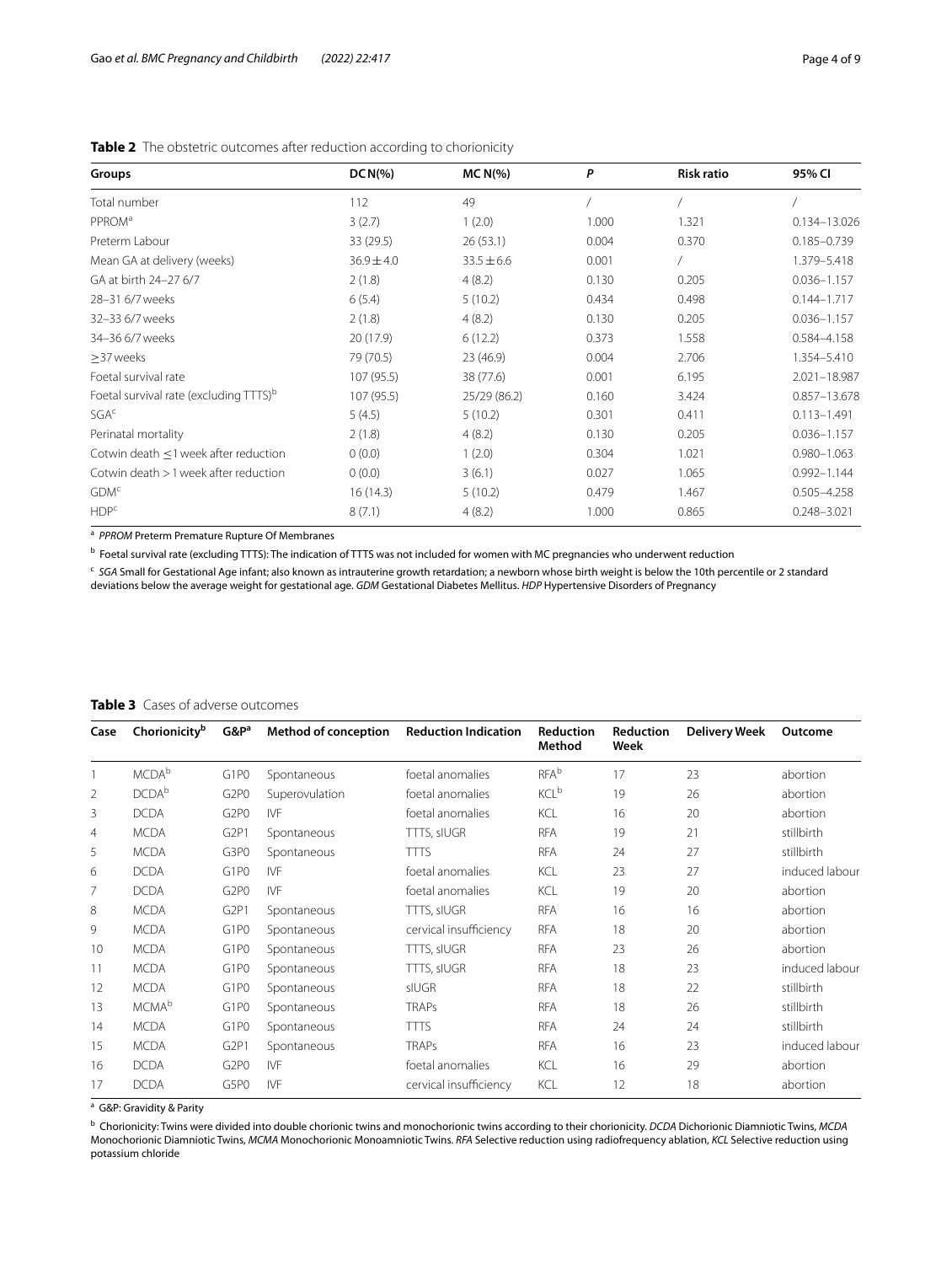

<span id="page-4-0"></span>that a signifcantly lower proportion of women remained undelivered after selective reduction with the indication of TTTS compared to that of women with other indications. An obviously higher rate of premature delivery was shown for women with a reduction indication of TTTS. The rate of premature delivery was similar for other foetal reduction indications for MC twin pregnancies.

# **Correlation analysis between the reduction weeks and delivery weeks of twins**

Sixteen foetuses with adverse outcomes before 28weeks of delivery were excluded, and the correlation between the reduction week and delivery week of 145 foetuses was analysed (Fig.  $2$ ). The average reduction week was 19.0 $\pm$ 4.6, and the average delivery week was 37.3 $\pm$ 2.7. The Pearson correlation coefficient was −.287<sup>\*\*</sup> (*P*<0.01). There was a significant negative correlation between the reduction week and delivery week.

ROC curves were used to study the relationship between the reduction week and gestational age at delivery of all subjects (Fig.  $3$ ). The threshold for gestational age at delivery was set at later than 37 weeks. The area under the curve was  $0.683$  ( $P < 0.001$ ), and the 95% confidence interval was 0.598–0.767. The Youden Index was 0.319, and the best opportunity for reduction was before 22weeks of gestation.

## **Discussion**

Twin pregnancy is associated with an obviously higher risk of preterm birth and adverse pregnancy outcomes than singleton pregnancy. The reduction of a twin pregnancy to a single pregnancy might be performed to decrease the risk due to maternal history, to decrease known complications of twin pregnancy, or for social reasons. Our study showed that the preterm delivery rate was 29.5% in the DC twin reduction group and 53.1% in the MC twin reduction group. The number of DC twins who underwent SR and were delivered after 37weeks was obviously greater than that of MC twins who underwent SR (70.5% vs. 46.9%, *P*=0.004). Alvarado [\[11](#page-7-10)] et al. found a prematurity rate of 11.8% for preterm delivery at less than 34weeks in the DC twin reduction group, with a miscarriage rate of 3.6%. This is analogous to our data of a 9% prematurity rate and a 4% miscarriage rate.

We included 17 foetuses with adverse outcomes: 11/49 foetuses (22.4%) were MC twins, and 6/112 foetuses (5.4%) were DC twins. Adverse outcomes included abortion, stillbirth, and cotwin malformation-induced labour. The reduction week for the foetuses was between 16- and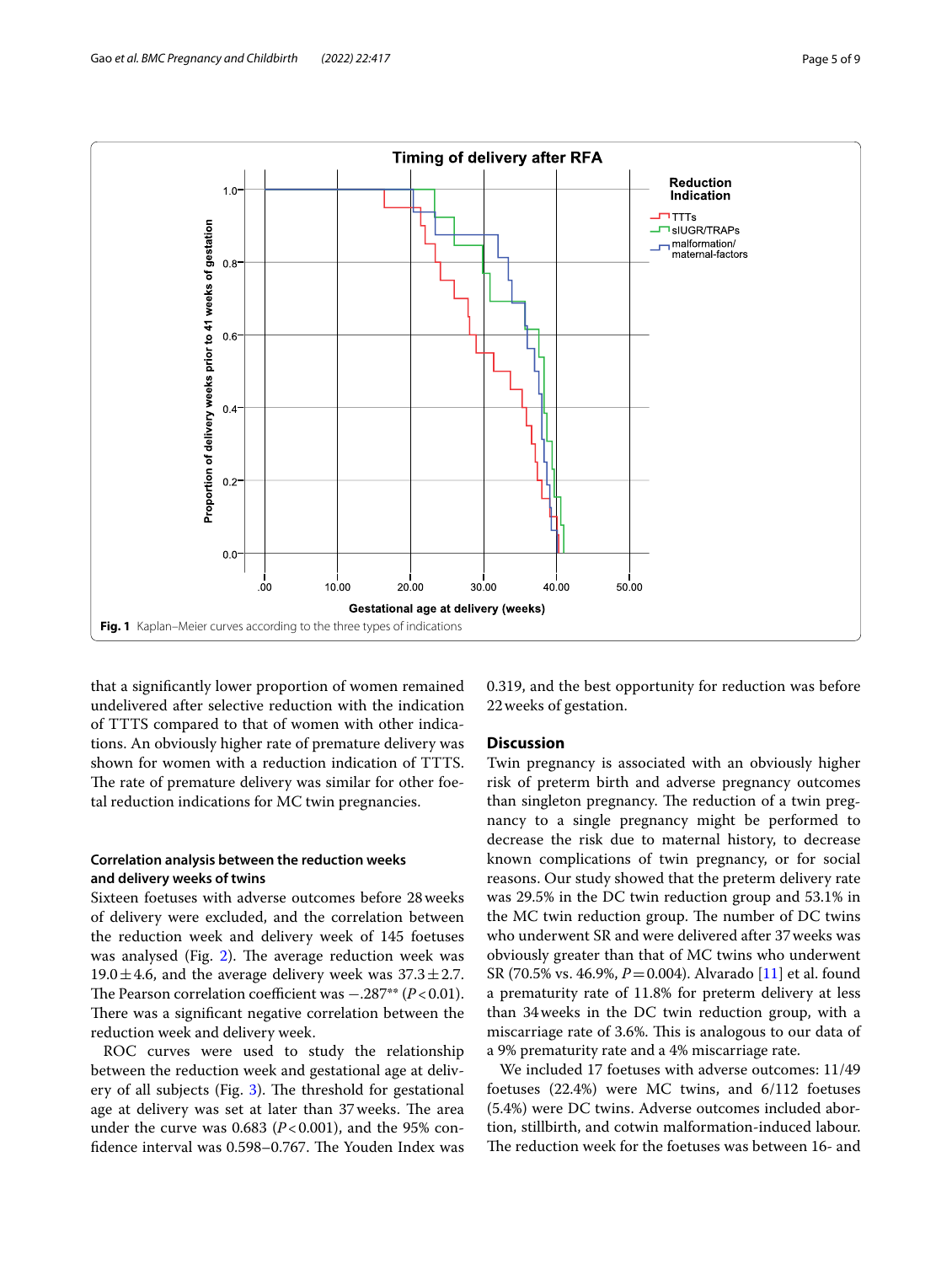

<span id="page-5-1"></span><span id="page-5-0"></span>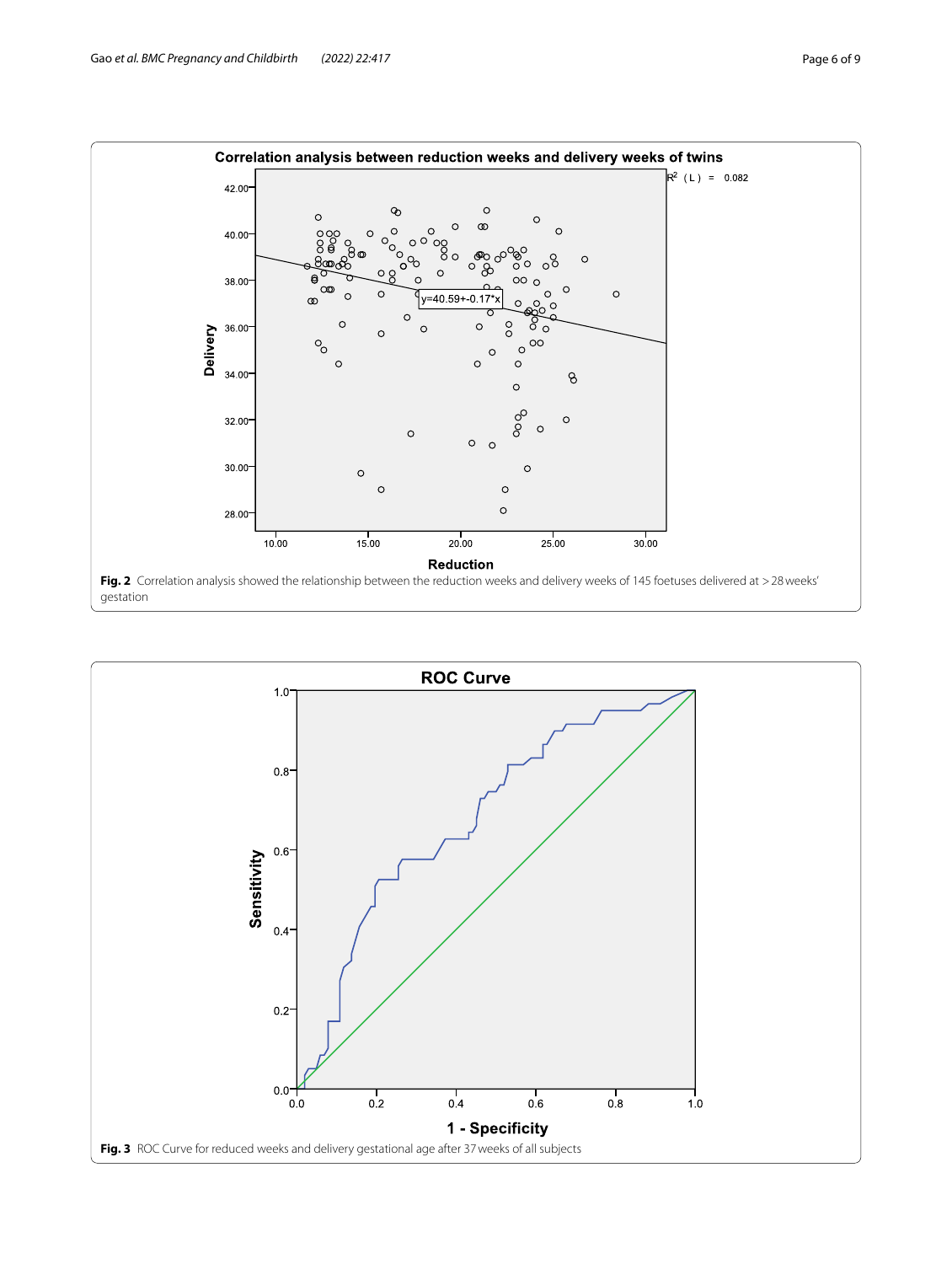24-weeks' gestation. TTTS with sIUGR was the main indication for adverse outcomes of the reduction of MC twin pregnancy. The research of Kristi R revealed that sIUGR of the TTTS donor twin was an independent risk factor for donor foetal demise and thirty-day neonatal donor nonsurvival  $[12]$  $[12]$ . The coexistence of TTTS and SIUGR was relatively common and suggested the underlying pathophysiological relationship between these two conditions. The cause of TTTS is unequal blood flow, while the cause of sIUGR has been attributed to unequal placental sharing. Diferent distributions of placental blood flow might be the reason why sIUGR changed the risk of developing TTTS. These insights helped us communicate with the pregnant women and their families before intrauterine treatment.

Our study suggested that RFA is an acceptable method for foetal reduction in complicated monochorionic diamniotic twins, with a foetal survival rate of nearly 80%. The pregnancy success rate following RFA selective reduction was lower for the reduction indication of TTTS (77.6%), but it was higher for other reduction indications (86.2%). There was a dramatic decline in the foetal survival rate of the MC twin reduction group  $(P=0.001)$ . If the indication of TTTS was not included, there was no signifcant diference in the foetal survival rate of the DC and MC twin reduction groups  $(P=0.160)$ .

Our study also indicated that, compared to other indications, a signifcantly lower proportion of women remained undelivered after selective reduction for the indication of TTTS. A higher rate of premature delivery was shown for women with the reduction indication of TTTS. The rate of premature delivery was similar for other foetal reduction indications for MC twin pregnancies.

RFA for TTTS was associated with worse outcomes than RFA for other indications  $[13]$ , which might be attributable to the severity of the underlying disease and the poorer cardiovascular statuses of foetuses with TTTS. Hongmei Wang et al. performed 272 RFA procedures for 268 complicated MC pregnancies and recorded the lowest survival rate in the TTTS group (37/64, 57.8%)  $[14]$  $[14]$  $[14]$ . This result was similar to our study and previous studies [\[15](#page-7-14), [16\]](#page-7-15). Kumar [[17\]](#page-7-16) reported that sIUGR as an indication for RFA had more favourable perinatal outcomes than other indications. We only proceeded to RFA in cases of moribund TTTS when we felt that antenatal demise of the foetus was inevitable. A case series of TRAP patients undergoing RFA at a single centre reported an overall survival rate of 92% [[18](#page-7-17)]. Several studies reported that the live birth rate of twins after RFA was approximately 70–80% [\[19](#page-7-18)[–21\]](#page-7-19), which was similar to our research. All procedures were performed by a very small group of experienced foetal medicine specialists in our Foetal Medical Center, ensuring uniformity of the surgical technique and success rate.

According to our research, the average reduction week was  $19.0 \pm 4.6$ , and the average delivery week was  $37.3 \pm 2.7$ . The Pearson correlation coefficient was −.287<sup>\*\*</sup> (*P*<0.01). There was a significant negative correlation between the reduction week and delivery week. ROC curves were used to study the relationship between the reduction week and gestational age at delivery of all subjects in our study. The area under the curve was 0.683  $(P<0.001)$ , and the 95% confidence interval was 0.598– 0.767. The Youden Index was 0.319, and the best opportunity for reduction was before 22weeks of gestation. This result suggested that the ultrasonic malformation screening of twins should be performed before 21weeks of gestation and is conducive for subsequent selective foetal reduction.

Hasson reported that the rate of pregnancy complications (late abortion, preterm delivery) was signifcantly higher when reduction was carried out after 15weeks of gestation (36.4% vs. 0%) [[22](#page-8-0)]. Greenberg demonstrated that pregnancy was prolonged for women who underwent reduction in the frst trimester (37.3weeks) compared with the second trimester (36.4weeks) and third trimester (35.3weeks) [\[23](#page-8-1)]. One study also found that the birth weight of the foetus was signifcantly increased when SR was performed at a time point that was earlier than 15 weeks  $[24]$ . Bigelow et al. suggested that foetal loss and preterm delivery after SR for twin pregnancies was associated with increasing gestational age at the time of the procedure [\[25\]](#page-8-3). R. ZEMET's study [[26](#page-8-4)] aimed to determine the rate of perinatal complications of twin reduction in the late frst trimester (11–14weeks) compared with the second trimester (15–23weeks) and found that the rates of preterm delivery were signifcantly higher in women who underwent reduction in the second trimester of pregnancy.

The main strength of our study was the relatively larger sample size, and all procedures were performed by a very small group of experienced foetal medicine specialists. However, there are also several limitations in the study. This was a single-centre study with a relatively small sample size in each subgroup. The neonates in this study were not followed up for long-term neurological development. We will further strengthen our multicentre cooperation and increase the long-term follow-up of newborns.

In conclusion, these fndings highlighted an obviously negative correlation between the reduction week and delivery week. Foetal reduction in twin pregnancy should be considered for a lower rate of miscarriage or prematurity if the reduction week takes place earlier in pregnancy. The rate of preterm delivery was the lowest when transabdominal selective reduction was completed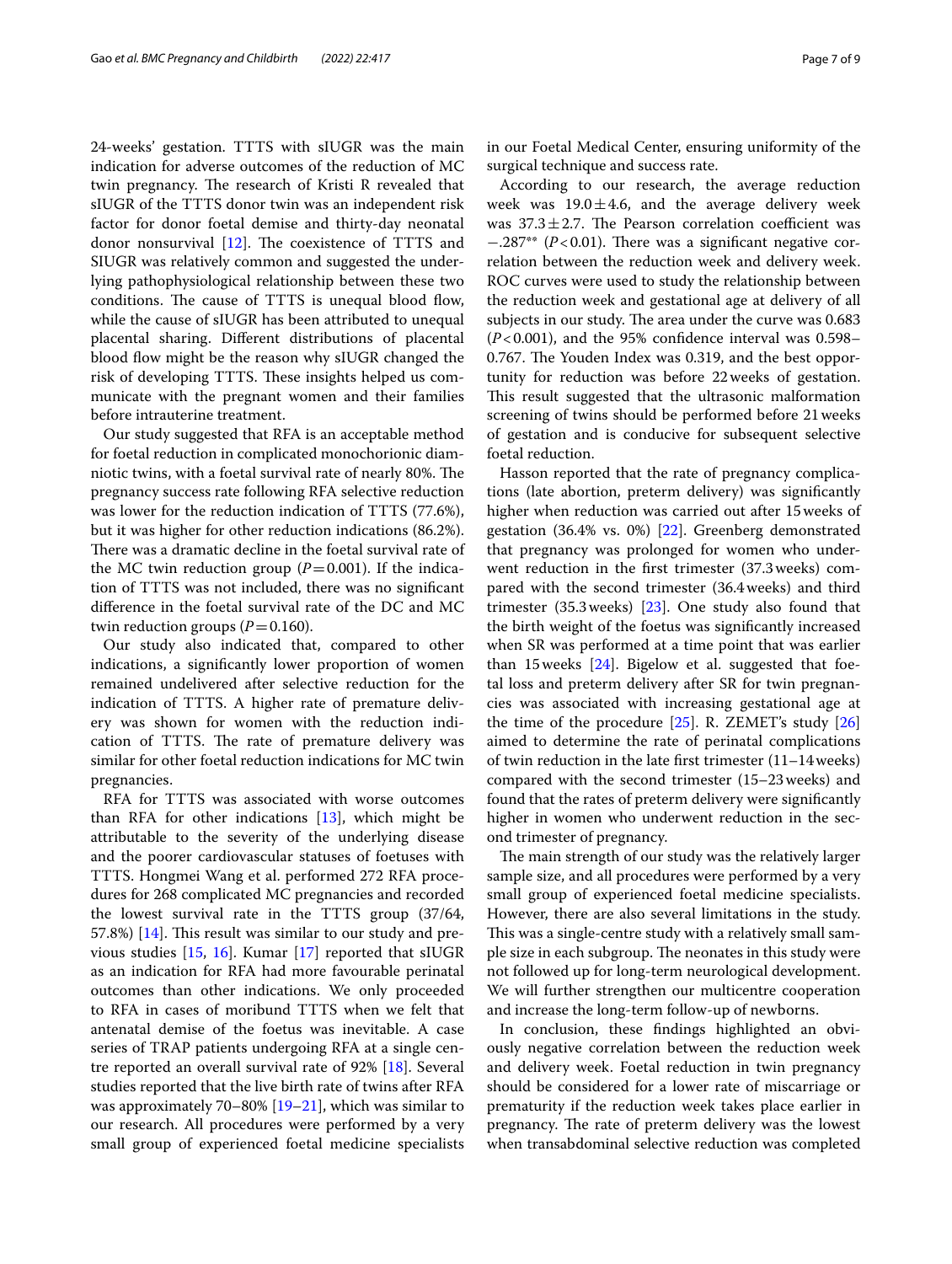before 22 weeks of gestation. This suggested that the ultrasonic malformation screening of twins should be performed before 21weeks of gestation. Compared with other RFA indications, a higher rate of premature delivery was shown for MC twins with the reduction indication of TTTS. TTTS with sIUGR might be one of the reasons for the adverse outcomes of reduction for MC twin pregnancy.

#### **Acknowledgements**

Not applicable.

#### **Authors' contributions**

The Authors state the following authorship contributions: LG performed transabdominal selective reduction and was a major contributor in writing the manuscript. QQX analysed and interpreted the patient data. SW performed data acquisition. YQX analysed the patient data. XRZ and YW performed data acquisition. RYH performed transabdominal selective reduction. JLS evaluated foetal development by ultrasound. YLW conceived and designed the study. All authors read and approved the fnal manuscript.

#### **Funding**

This work was supported by the National Natural Science Foundation of China (No. 81971401); the Chinese Academy of Medical Sciences Research Unit (No. 2019RU056); the CAMS Innovation Fund for Medical Sciences (No. 2019-I2M-5-064); the Interdisciplinary Program of Shanghai Jiao Tong University (No. YG2017MS37); the Western Medicine Guide Project of Shanghai Science and Technology Commission (No. 19411960900); and the Project of Translational Medicine Cross-research Fund, Shanghai JiaoTong University (No. ZH2018QNB14).

#### **Availability of data and materials**

The datasets generated and/or analysed during the current study are not publicly available as this is a continuing study but are available from the corresponding author upon reasonable request.

#### **Declarations**

#### **Ethics approval and consent to participate**

The research related to studies with human subjects was compiled with all the relevant national regulations and institutional policies and is in accordance with the tenets of the Helsinki Declaration. The study was approved by the Medical Ethics Committee of the International Peace Maternity & Child Health Hospital (Approval No. 2015–62). Informed consent was waived due to the retrospective design of the study.

#### **Consent for publication**

Not applicable.

#### **Competing interests**

The authors declare that they have no competing interests.

#### **Author details**

<sup>1</sup> Division of Maternal-Fetal Fetal Medicine, Prenatal Diagnosis Center, The International Peace Maternity and Child Health Hospital, School of Medicine, Shanghai Jiao Tong University, Shanghai, China. <sup>2</sup>Shanghai Key Laboratory of Embryo Original Diseases, Shanghai, China. <sup>3</sup>Shanghai Municipal Key Clinical Specialty, Shanghai, China.

Received: 20 December 2021 Accepted: 12 May 2022

#### **References**

<span id="page-7-0"></span>1. Evans MI, Andriole S, Britt DW. Fetal reduction: 25 years' experience. Fetal Diagn Ther. 2014;35:69–82. [https://doi.org/10.1159/000357974.](https://doi.org/10.1159/000357974)

- <span id="page-7-1"></span>2. Kulkarni AD, Jamieson DJ, Jones HW Jr, et al. Fertility treatments and multiple births in the United States. N Engl J Med. 2013;369(23):2218–25. <https://doi.org/10.1056/NEJMoa1301467>.
- <span id="page-7-2"></span>3. Yoo E-H, Chun D, Kim MJ, et al. Comparison of perinatal outcomes in late preterm birth between singleton and twin pregnancy. Obstet Gynecol Sci. 2017;10.5468/ogs.2017.60.5.421(60):421–6.
- <span id="page-7-3"></span>4. Vergani P, Locatelli A, Ratti M, et al. Predictors of adverse perinatal outcome in twins delivered at < 37 weeks. J Matern Fetal Neonatal Med. 2004;10.1080/14767050400018254(16):343–7.
- <span id="page-7-4"></span>5. Pakrashi T, Defranco EA. The relative proportion of preterm births complicated by premature rupture of membranes in multifetal gestations: a population-based study. Am J Perinatol. 2013;30(1):69–74. [https://doi.](https://doi.org/10.1055/s-0032-1321502) [org/10.1055/s-0032-1321502.](https://doi.org/10.1055/s-0032-1321502)
- <span id="page-7-5"></span>6. Committee on Practice Bulletins-Obstetrics; Society for Maternal-Fetal Medicine. Multifetal gestations: twin, triplet, and higher-order multifetal pregnancies. Practice Bulletin No. 169. American College of Obstetricians and Gynecologists. Obstet Gynecol. 2016;128:e131–46. [https://doi.org/10.](https://doi.org/10.1097/AOG.0000000000001709) [1097/AOG.0000000000001709.](https://doi.org/10.1097/AOG.0000000000001709)
- <span id="page-7-6"></span>7. Scher AI, Petterson B, Blair E, et al. The risk of mortality or cerebral palsy in twins: a collaborative population-based study. Pediatr Res. 2002;52:671– 81. [https://doi.org/10.1203/00006450-200211000-00011.](https://doi.org/10.1203/00006450-200211000-00011)
- <span id="page-7-7"></span>8. Conte G, Righini A, Griffiths PD, et al. Brain-injured survivors of monochorionic twin pregnancy complicated by single intrauterine death: MR fndings in a multicenter study. Radiology. 2018;288(2):582–90. [https://](https://doi.org/10.1148/radiol.2018171267) [doi.org/10.1148/radiol.2018171267](https://doi.org/10.1148/radiol.2018171267).
- <span id="page-7-8"></span>9. Ong SSC, Zamora J, Khan KS, Kilby MD. Prognosis for the co-twin following single-twin death: a systematic review. BJOG. 2006;113(9):992–8. [https://doi.org/10.1111/j.1471-0528.2006.01027.x.](https://doi.org/10.1111/j.1471-0528.2006.01027.x)
- <span id="page-7-9"></span>10. Gratacós E, Ortiz JU, Martinez JM. A systematic approach to the differential diagnosis and management of the complications of monochorionic twin pregnancy. Fetal Diagn Ther. 2012;32(3):145–55. [https://doi.org/10.](https://doi.org/10.1159/000342751) [1159/000342751.](https://doi.org/10.1159/000342751)
- <span id="page-7-10"></span>11. Alvarado EA, Pacheco RP, Alderete FG, et al. Selective termination in dichorionic twins discordant for congenital defect. Eur J Obstet Gynecol Reprod Biol. 2012;161:8–11. [https://doi.org/10.1016/j.ejogrb.2011.11.024.](https://doi.org/10.1016/j.ejogrb.2011.11.024)
- <span id="page-7-11"></span>12. Van Winden KR, Quintero RA, Eftichia V. Kontopoulos, et al. Perinatal survival in cases of twin–twin transfusion syndrome complicated by selective intrauterine growth restriction. J Matern Fetal Neonatal Med. 2015;28(13):1549–53. [https://doi.org/10.3109/14767058.2014.960834.](https://doi.org/10.3109/14767058.2014.960834)
- <span id="page-7-12"></span>13. Abdel-Sattar M, Chon AH, Llanes A, et al. Comparison of umbilical cord occlusion methods: radiofrequency ablation versus laser photocoagula‑ tion. Prenat Diagn. 2018;38(2):110–6. [https://doi.org/10.1002/pd.5196.](https://doi.org/10.1002/pd.5196)
- <span id="page-7-13"></span>14. Wang H, Zhou Q, Wang X, et al. Infuence of indications on perinatal outcomes after radio frequency ablation in complicated monochorionic pregnancies: a retrospective cohort study. BMC Pregnancy Childbirth. 2021;21:41–8. [https://doi.org/10.1186/s12884-020-03530-6.](https://doi.org/10.1186/s12884-020-03530-6)
- <span id="page-7-14"></span>15. Yinon Y, Ashwal E, Weisz B, et al. Selective reduction in complicated monochorionic twins: prediction of obstetric outcome and comparison of techniques. Ultrasound Obstet Gynecol. 2015;10.1002/ uog.14879(46):670–7.
- <span id="page-7-15"></span>16. Sun L, Zou G, Yang Y, et al. Risk factors for foetal death after radiofrequency ablation for complicated monochorionic twin pregnancy. Prenat Diagn. 2018;10.1002/pd.5269(38):499–503.
- <span id="page-7-16"></span>17. Kumar S, Paramasivam G, Zhang E, et al. Perinatal- and procedure-related outcomes following radiofrequency ablation in monochorionic pregnancy. Am J Obstet Gynecol. 2014;210(5):454.e1–6. [https://doi.org/10.](https://doi.org/10.1016/j.ajog.2013.12.009) [1016/j.ajog.2013.12.009.](https://doi.org/10.1016/j.ajog.2013.12.009)
- <span id="page-7-17"></span>18. Lee H, Wagner AJ, Sy E, et al. Efficacy of radiofreguency ablation for twin-reversed arterial perfusion sequence. Am J Obstet Gynecol. 2007;196(5):459.e1–4. <https://doi.org/10.1016/j.ajog.2006.11.039>.
- <span id="page-7-18"></span>19. Rahimi-Sharbaf F, Ghaemi M, Nassr AA, et al. Radiofrequency ablation for selective fetal reduction in complicated Monochorionic twins; comparing the outcomes according to the indications. BMC Pregnancy Childbirth. 2021;21(1):189–93. [https://doi.org/10.1186/s12884-021-03656-1.](https://doi.org/10.1186/s12884-021-03656-1)
- 20. Bebbington MW, Danzer E, Moldenhauer J, et al. Radiofrequency ablation vs bipolar umbilical cord coagulation in the management of complicated monochorionic pregnancies. Ultrasound Obstet Gynecol. 2012;40(3):319– 24. <https://doi.org/10.1002/uog.11122>.
- <span id="page-7-19"></span>21. Gaerty K, Greer RM, Kumar S. Systematic review and metaanalysis of perinatal outcomes after radiofrequency ablation and bipolar cord occlusion